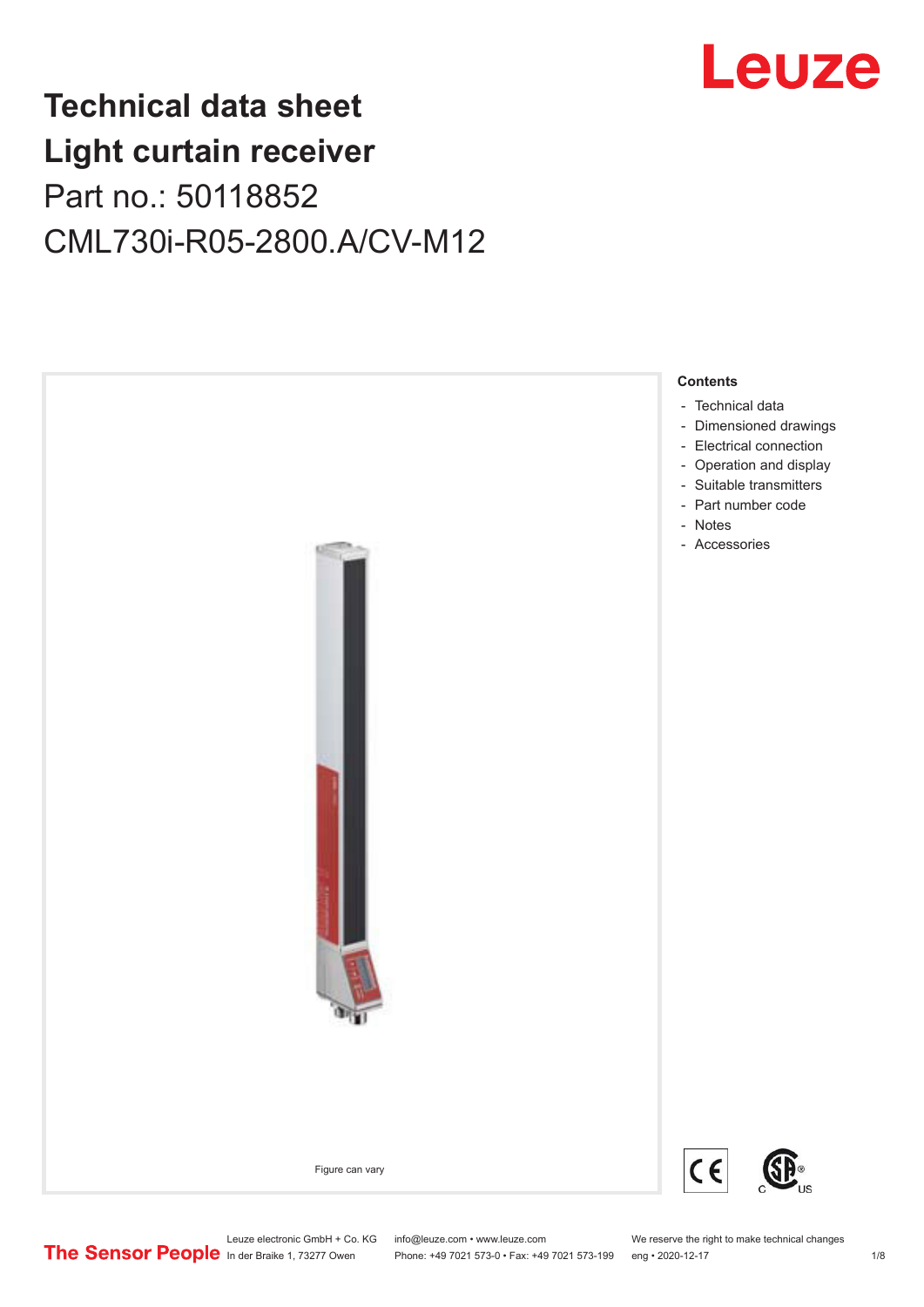## <span id="page-1-0"></span>**Technical data**

#### **Basic data**

| Series                                         | 730                                                                |
|------------------------------------------------|--------------------------------------------------------------------|
| <b>Operating principle</b>                     | Throughbeam principle                                              |
| Device type                                    | Receiver                                                           |
| <b>Contains</b>                                | 2x BT-NC sliding block                                             |
| <b>Application</b>                             | Detection of transparent objects                                   |
|                                                | Object measurement                                                 |
|                                                |                                                                    |
| <b>Special version</b>                         |                                                                    |
|                                                | Crossed-beam scanning                                              |
| <b>Special version</b>                         |                                                                    |
|                                                | Diagonal-beam scanning                                             |
|                                                | Parallel-beam scanning                                             |
| <b>Optical data</b>                            |                                                                    |
|                                                |                                                                    |
| <b>Operating range</b>                         | Guaranteed operating range                                         |
| <b>Operating range</b>                         | $0.14.5$ m                                                         |
| Operating range, transparent media             | 0.1 1.75 m                                                         |
| <b>Operating range limit</b>                   | Typical operating range                                            |
| <b>Operating range limit</b>                   | 0.16m                                                              |
| <b>Measurement field length</b>                | 2.800 mm                                                           |
| <b>Number of beams</b>                         | 560 Piece(s)                                                       |
| Beam spacing                                   | 5 <sub>mm</sub>                                                    |
|                                                |                                                                    |
| Measurement data                               |                                                                    |
| Minimum object diameter                        | 10 mm                                                              |
| <b>Electrical data</b>                         |                                                                    |
|                                                |                                                                    |
| <b>Protective circuit</b>                      | Polarity reversal protection                                       |
|                                                | Short circuit protected                                            |
|                                                | <b>Transient protection</b>                                        |
|                                                |                                                                    |
| Performance data                               |                                                                    |
| Supply voltage $U_{\rm B}$                     | 18  30 V, DC                                                       |
| <b>Residual ripple</b>                         | 0  15 %, From $U_{\rm B}$                                          |
| <b>Open-circuit current</b>                    | 0  435 mA, The specified values refer                              |
|                                                | to the entire package consisting of trans-<br>mitter and receiver. |
|                                                |                                                                    |
| Outputs                                        |                                                                    |
| <b>Number of analog outputs</b>                | 2 Piece(s)                                                         |
|                                                |                                                                    |
| <b>Analog outputs</b>                          |                                                                    |
| <b>Current</b>                                 | 024mA                                                              |
| Voltage                                        | 011V                                                               |
|                                                |                                                                    |
| Analog output 1                                |                                                                    |
| <b>Type</b>                                    | Voltage                                                            |
| Analog output 2                                |                                                                    |
| <b>Type</b>                                    | Current                                                            |
|                                                |                                                                    |
| Inputs/outputs selectable                      |                                                                    |
| Output current, max.                           | 100 mA                                                             |
| Input resistance                               | $6,000 \Omega$                                                     |
| Number of inputs/outputs selectable 2 Piece(s) |                                                                    |
| <b>Type</b>                                    | Inputs/outputs selectable                                          |
|                                                | DC                                                                 |
| Voltage type, outputs                          |                                                                    |
| Switching voltage, outputs                     | Typ. $U_R / 0 V$                                                   |
| Voltage type, inputs                           | DC                                                                 |
| Switching voltage, inputs                      | high: $\geq 6V$                                                    |

| Input/output 1<br>Activation/disable delay      | 1 <sub>ms</sub>              |
|-------------------------------------------------|------------------------------|
|                                                 |                              |
| <b>Timing</b>                                   |                              |
| <b>Readiness delay</b>                          | 450 ms                       |
| <b>Cycle time</b>                               | 5.75 ms                      |
| Response time per beam                          | 10 <sub>µ</sub> s            |
| <b>Service interface</b>                        |                              |
| Type                                            | IO-Link                      |
| <b>IO-Link</b>                                  |                              |
| <b>Function</b>                                 | Configuration via software   |
|                                                 | Service                      |
| <b>Connection</b>                               |                              |
| <b>Number of connections</b>                    | 2 Piece(s)                   |
| Plug outlet                                     | Axial                        |
|                                                 |                              |
| <b>Connection 1</b><br><b>Function</b>          |                              |
|                                                 | Configuration interface      |
|                                                 | Signal IN<br>Signal OUT      |
|                                                 | Voltage supply               |
| <b>Type of connection</b>                       | Connector                    |
| <b>Thread size</b>                              | M <sub>12</sub>              |
| <b>Type</b>                                     | Male                         |
| <b>Material</b>                                 | Metal                        |
| No. of pins                                     | 8-pin                        |
| Encoding                                        | A-coded                      |
|                                                 |                              |
| <b>Connection 2</b>                             |                              |
| <b>Function</b>                                 | Connection to transmitter    |
| <b>Type of connection</b><br><b>Thread size</b> | Connector<br>M <sub>12</sub> |
| <b>Type</b>                                     | Female                       |
| <b>Material</b>                                 | Metal                        |
| No. of pins                                     | 5-pin                        |
| Encoding                                        | A-coded                      |
|                                                 |                              |
| <b>Mechanical data</b>                          |                              |
| Design                                          | Cubic                        |
| Dimension (W x H x L)                           | 29 mm x 35.4 mm x 2,875 mm   |
| <b>Housing material</b>                         | Metal                        |
| <b>Metal housing</b>                            | Aluminum                     |
| Lens cover material                             | Plastic                      |
| Net weight                                      | $2,850$ g<br>Silver          |
| <b>Housing color</b><br>Type of fastening       | Groove mounting              |
|                                                 | Via optional mounting device |
| <b>Operation and display</b>                    |                              |
| Type of display                                 | LED                          |
|                                                 | OLED display                 |
| <b>Number of LEDs</b>                           | 2 Piece(s)                   |
| Type of configuration                           | Software                     |
|                                                 | Teach-in                     |
| <b>Operational controls</b>                     | Membrane keyboard            |

Leuze

low: ≤4V

Leuze electronic GmbH + Co. KG info@leuze.com • www.leuze.com We reserve the right to make technical changes

ln der Braike 1, 73277 Owen Phone: +49 7021 573-0 • Fax: +49 7021 573-199 eng • 2020-12-17 2/8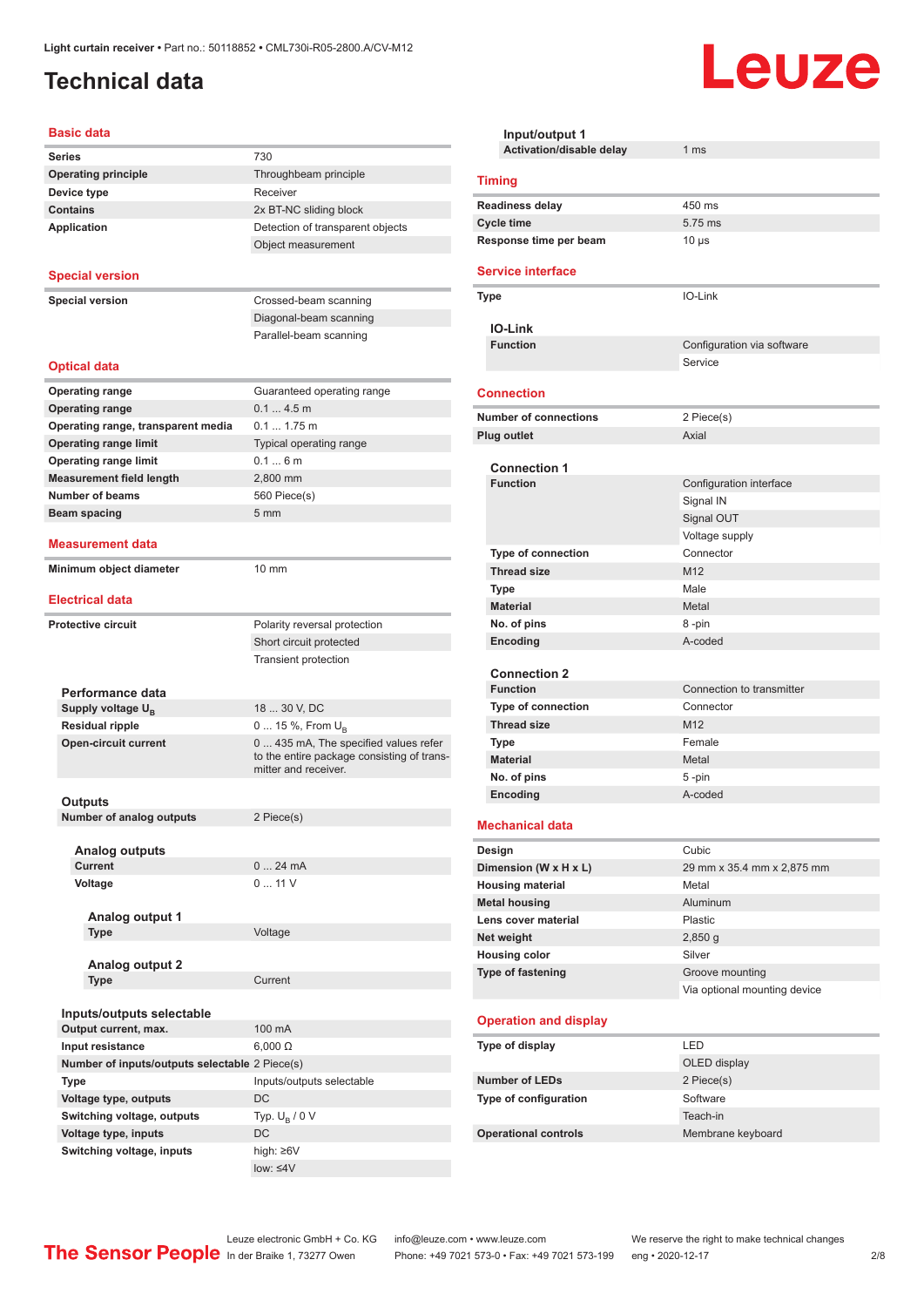## **Technical data**

# Leuze

#### **Environmental data**

| Ambient temperature, operation | $-3060 °C$     |
|--------------------------------|----------------|
| Ambient temperature, storage   | $-40$ 70 °C    |
| <b>Certifications</b>          |                |
|                                |                |
| Degree of protection           | IP 65          |
| <b>Protection class</b>        | $\mathbf{III}$ |
| <b>Certifications</b>          | c CSA US       |

#### **Classification**

| <b>Customs tariff number</b> | 90314990 |
|------------------------------|----------|
| eCl@ss 5.1.4                 | 27270910 |
| eCl@ss 8.0                   | 27270910 |
| eCl@ss 9.0                   | 27270910 |
| eCl@ss 10.0                  | 27270910 |
| eCl@ss 11.0                  | 27270910 |
| <b>ETIM 5.0</b>              | EC002549 |
| <b>ETIM 6.0</b>              | EC002549 |
| <b>ETIM 7.0</b>              | EC002549 |
|                              |          |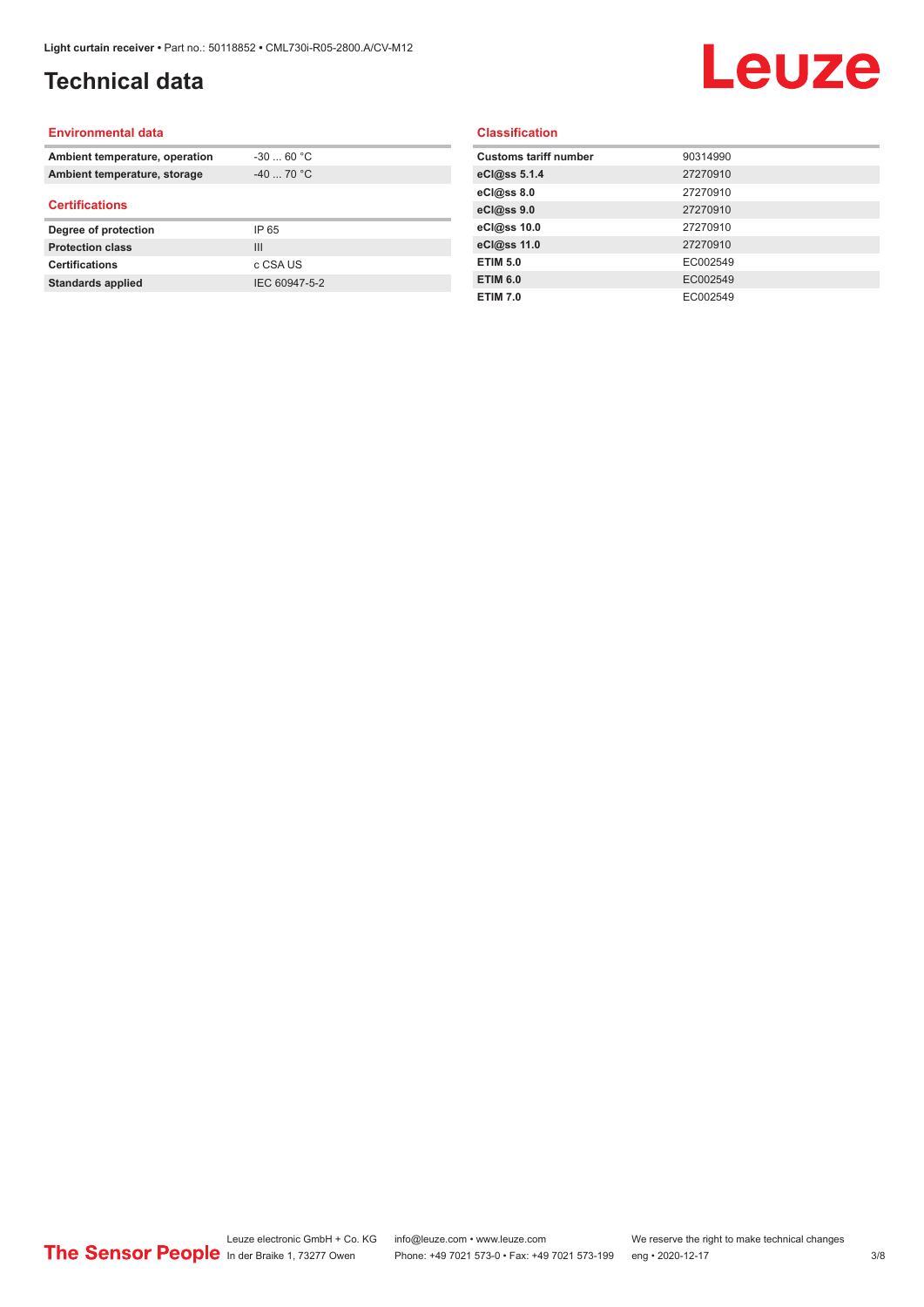### <span id="page-3-0"></span>**Dimensioned drawings**

All dimensions in millimeters



A Beam spacing 5 mm

G Fastening groove

- B Measurement field length 2800 mm
- F M6 thread
- R Receiver
	- Y 2.5 mm

T Transmitter

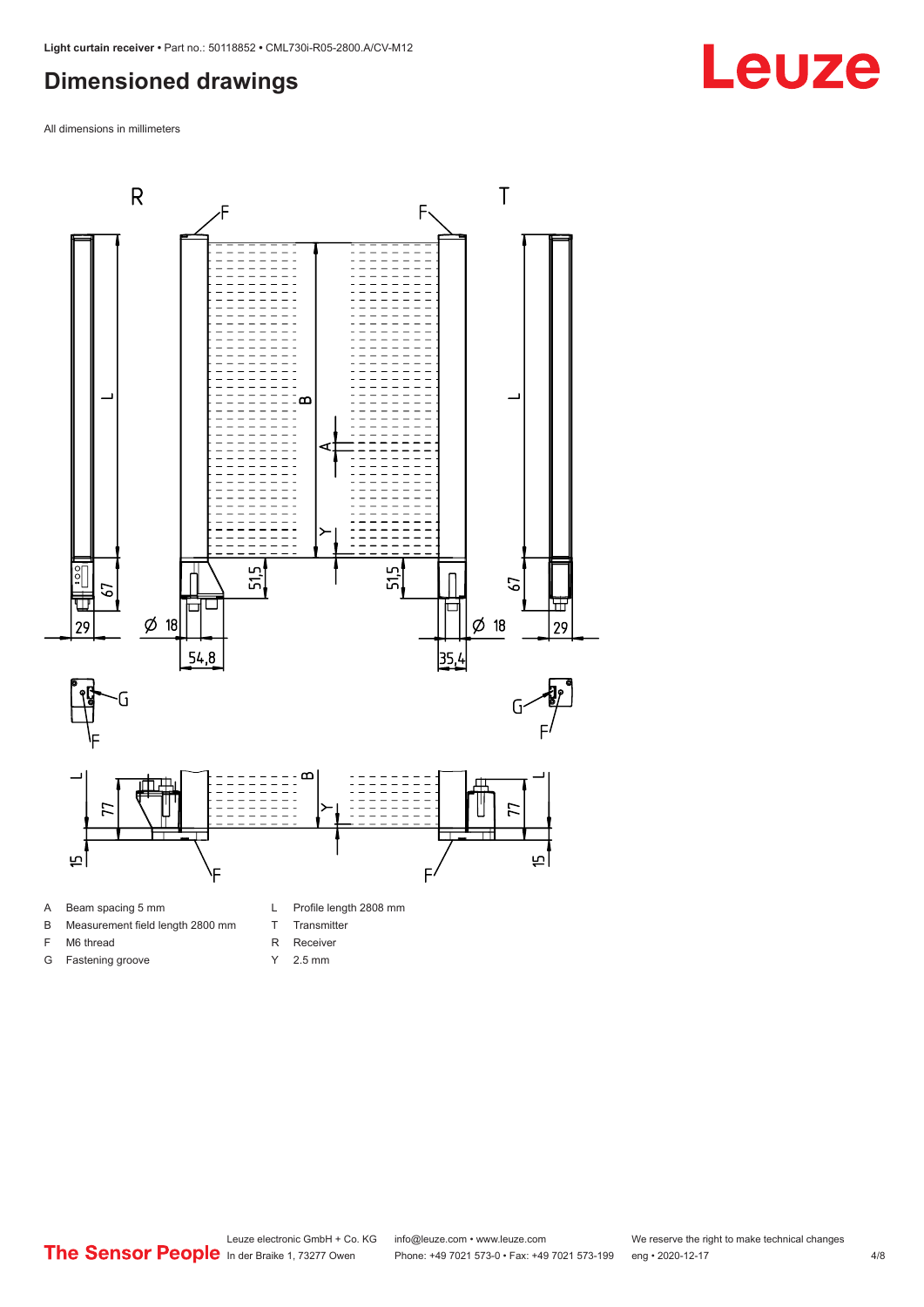### <span id="page-4-0"></span>**Dimensioned drawings**





A PWR / SW IN / OUT

## **Electrical connection**

**Connection 1**

| <b>Function</b>    | Configuration interface |
|--------------------|-------------------------|
|                    | Signal IN               |
|                    | Signal OUT              |
|                    | Voltage supply          |
| Type of connection | Connector               |
| <b>Thread size</b> | M12                     |
| <b>Type</b>        | Male                    |
| <b>Material</b>    | Metal                   |
| No. of pins        | 8-pin                   |
| Encoding           | A-coded                 |

#### **Pin Pin assignment**

| 1              | $V +$            |
|----------------|------------------|
| $\overline{2}$ | I/O <sub>1</sub> |
| 3              | GND              |
| $\overline{4}$ | IO-Link          |
| 5              | I/O <sub>2</sub> |
| 6              | OUT V            |
| $\overline{7}$ | OUT mA           |
| 8              | <b>AGND</b>      |
|                |                  |

![](_page_4_Picture_10.jpeg)

#### **Connection 2**

| <b>Function</b>    | Connection to transmitter |
|--------------------|---------------------------|
| Type of connection | Connector                 |
| <b>Thread size</b> | M12                       |
| <b>Type</b>        | Female                    |
| <b>Material</b>    | Metal                     |
| No. of pins        | $5$ -pin                  |
| Encoding           | A-coded                   |

#### **Pin Pin assignment**

| л              | <b>FE/SHIELD</b> |
|----------------|------------------|
| $\overline{2}$ | V+               |
| 3              | <b>GND</b>       |
| 4              | RS 485 Tx+       |
| 5              | RS 485 Tx-       |

![](_page_4_Picture_15.jpeg)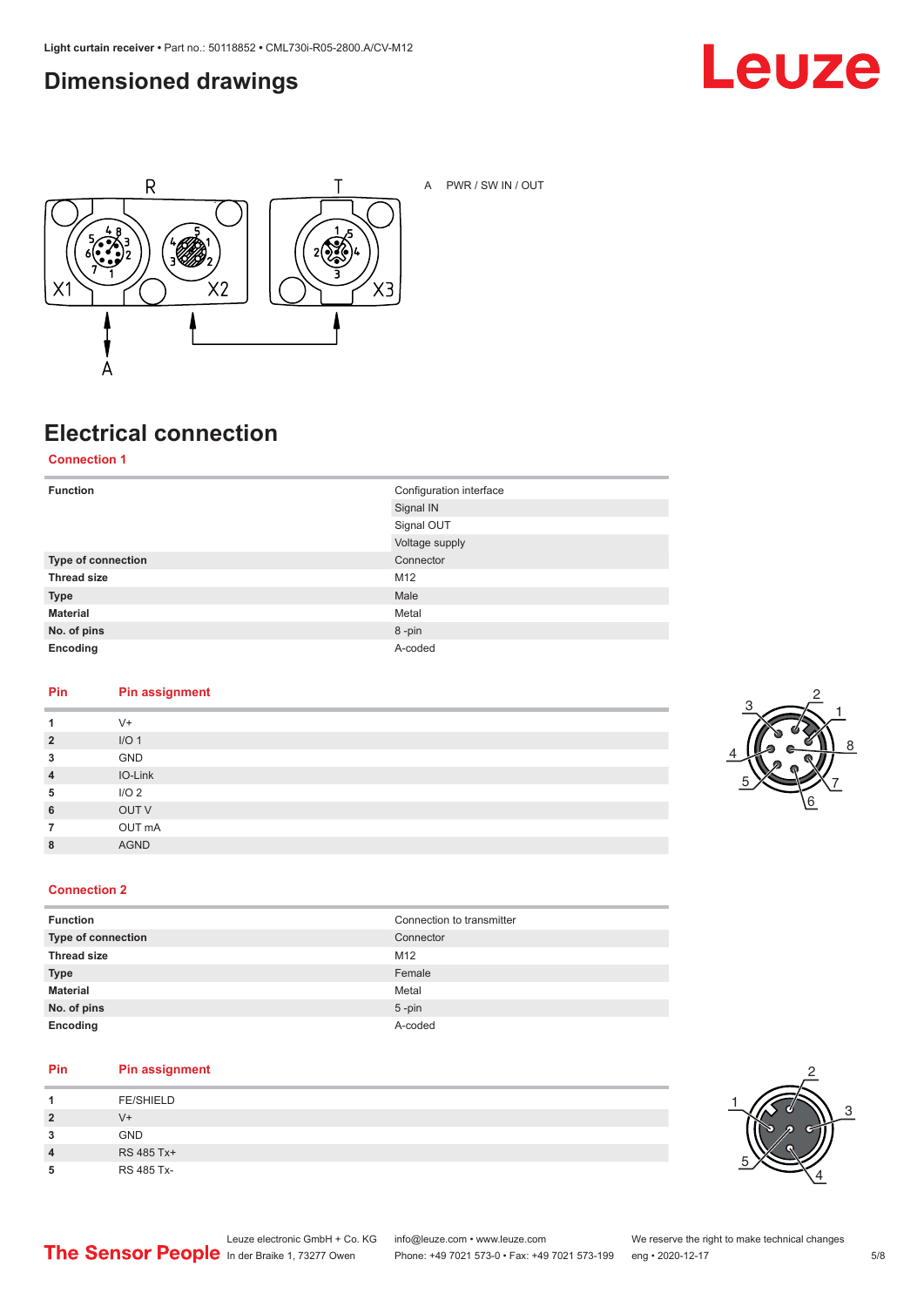## <span id="page-5-0"></span>**Operation and display**

| <b>LED</b> | <b>Display</b>           | <b>Meaning</b>                         |
|------------|--------------------------|----------------------------------------|
|            | Green, continuous light  | Operational readiness                  |
|            | Green, flashing          | Teach / error                          |
|            | Yellow, continuous light | Light path free, with function reserve |
|            | Yellow, flashing         | No function reserve                    |
|            | Off                      | Object detected                        |

#### **Suitable transmitters**

| Part no. | <b>Designation</b>         | <b>Article</b>               | <b>Description</b>                                                    |
|----------|----------------------------|------------------------------|-----------------------------------------------------------------------|
| 50118610 | CML730i-T05-<br>2800.A-M12 | Light curtain<br>transmitter | Operating range: 0.1  4 m<br>Connection: Connector, M12, Axial, 5-pin |

#### **Part number code**

Part designation: **CML7XXi-YZZ-AAAA.BCCCDDD-EEEFFF**

| <b>CML</b>           | <b>Operating principle</b><br>Measuring light curtain                                                                                     |
|----------------------|-------------------------------------------------------------------------------------------------------------------------------------------|
| 7XXi                 | <b>Series</b><br>720i: 720i series<br>730i: 730i series                                                                                   |
| Y                    | Device type<br>T: transmitter<br>R: receiver                                                                                              |
| <b>ZZ</b>            | <b>Beam spacing</b><br>05:5 mm<br>10:10 mm<br>20:20 mm<br>40:40 mm                                                                        |
| <b>AAAA</b>          | Measurement field length [mm], dependent on beam spacing                                                                                  |
| в                    | Equipment<br>A: connector outlet, axial<br>R: rear connector outlet                                                                       |
| CCC                  | Interface<br>L: IO-Link<br>/CN: CANopen<br>/PB: PROFIBUS<br>/PN: PROFINET<br>/CV: Analog current and voltage output<br>/D3: RS 485 Modbus |
| <b>DDD</b>           | <b>Special equipment</b><br>-PS: Power Setting                                                                                            |
| <b>EEE</b>           | <b>Electrical connection</b><br>M12: M12 connector                                                                                        |
| <b>FFF</b>           | -EX: Explosion protection                                                                                                                 |
| <b>Note</b>          |                                                                                                                                           |
|                      |                                                                                                                                           |
| $\ddot{\phantom{a}}$ | $\&$ A list with all available device types can be found on the Leuze website at www.leuze.com.                                           |

Leuze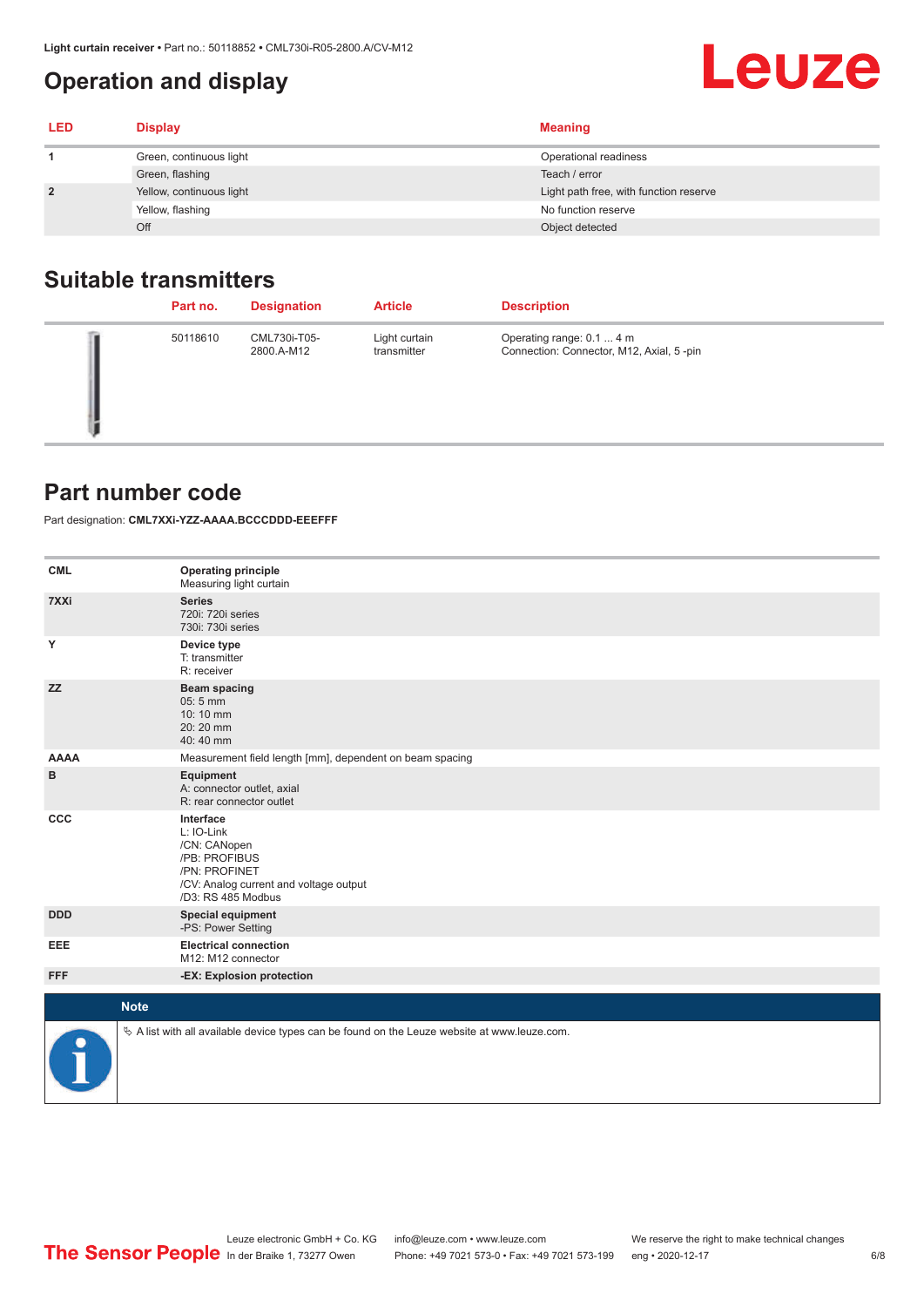#### <span id="page-6-0"></span>**Notes**

![](_page_6_Picture_2.jpeg)

#### **Observe intended use!**

 $\%$  This product is not a safety sensor and is not intended as personnel protection.

 $\%$  The product may only be put into operation by competent persons.

 $\%$  Only use the product in accordance with its intended use.

| <b>For UL applications:</b>                                                                                                                                                       |
|-----------------------------------------------------------------------------------------------------------------------------------------------------------------------------------|
| $\%$ For UL applications, use is only permitted in Class 2 circuits in accordance with the NEC (National Electric Code).                                                          |
| V These proximity switches shall be used with UL Listed Cable assemblies rated 30V, 0.5A min, in the field installation, or equivalent (categories: CYJV/<br>CYJV7 or PVVA/PVVA7) |

#### **Accessories**

#### Connection technology - Connection cables

|   | Part no. | <b>Designation</b> | <b>Article</b>   | <b>Description</b>                                                                                                                                          |
|---|----------|--------------------|------------------|-------------------------------------------------------------------------------------------------------------------------------------------------------------|
| § | 50135128 | KD S-M12-8A-P1-050 | Connection cable | Connection 1: Connector, M12, Axial, Female, A-coded, 8-pin<br>Connection 2: Open end<br>Shielded: Yes<br>Cable length: 5,000 mm<br>Sheathing material: PUR |

#### Connection technology - Interconnection cables

|   |                   | Part no. | <b>Designation</b>                     | <b>Article</b>        | <b>Description</b>                                                                                                                                                                                                                                    |
|---|-------------------|----------|----------------------------------------|-----------------------|-------------------------------------------------------------------------------------------------------------------------------------------------------------------------------------------------------------------------------------------------------|
| e | $(\cdot$ : :<br>b | 50129781 | <b>KDS DN-M12-5A-</b><br>M12-5A-P3-050 | Interconnection cable | Suitable for interface: IO-Link, DeviceNet, CANopen<br>Connection 1: Connector, M12, Axial, Female, A-coded, 5-pin<br>Connection 2: Connector, M12, Axial, Male, A-coded, 5-pin<br>Shielded: Yes<br>Cable length: 5,000 mm<br>Sheathing material: PUR |

#### Mounting technology - Mounting brackets

|               | Part no. | <b>Designation</b> | <b>Article</b>      | <b>Description</b>                                                                                                                                                                                                        |
|---------------|----------|--------------------|---------------------|---------------------------------------------------------------------------------------------------------------------------------------------------------------------------------------------------------------------------|
| <b>Altres</b> | 50142900 | BT 700M.5-2SET     | Mounting device set | Design of mounting device: Bracket mounting<br>Fastening, at system: Through-hole mounting, T slotted hole<br>Mounting bracket, at device: Screw type, Sliding block<br>Type of mounting device: Rigid<br>Material: Steel |

Leuze